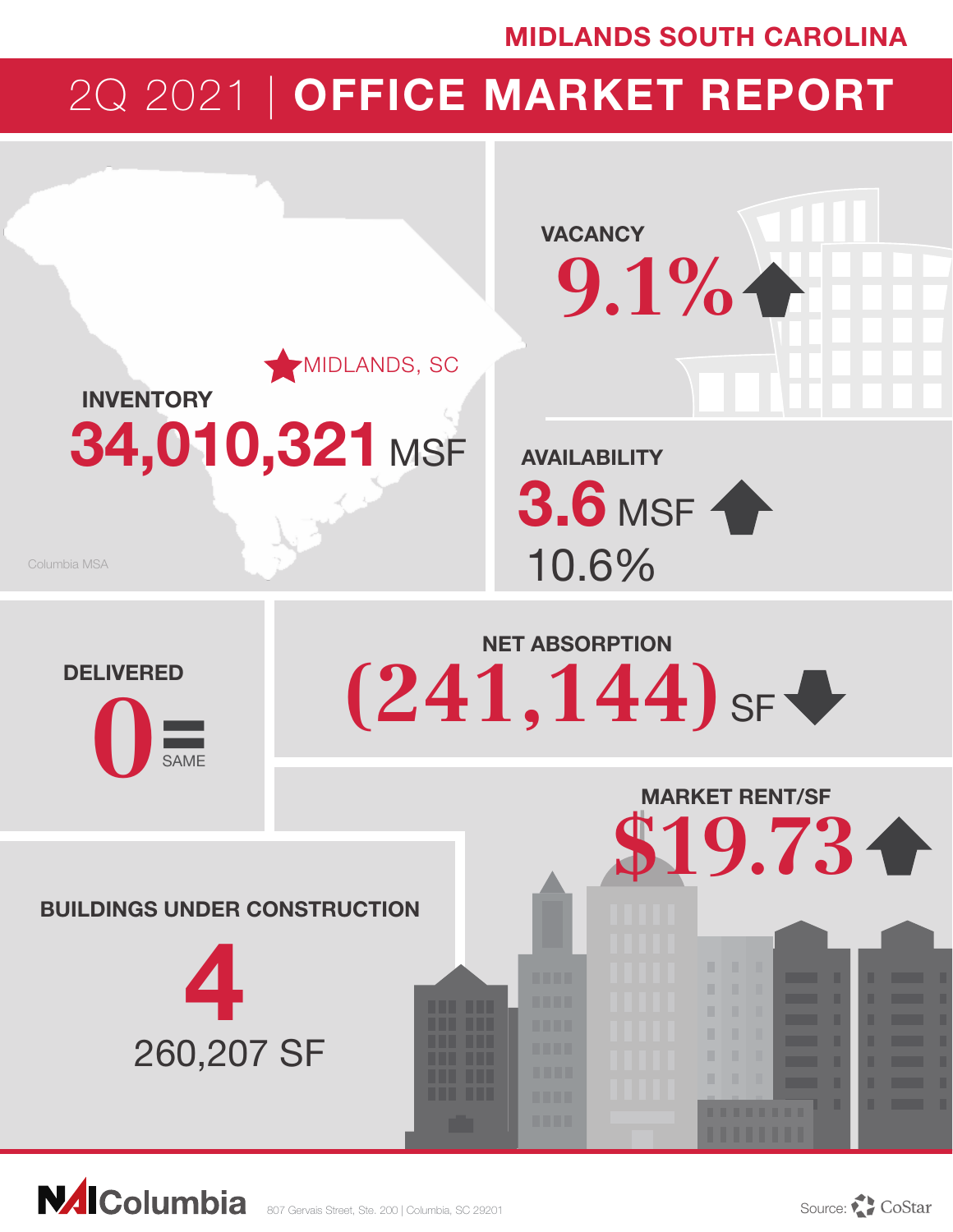## MIDLANDS SOUTH CAROLINA

# 2Q 2021 | OFFICE MARKET REPORT



## MIDLANDS MARKET REVIEW NOTABLE Q2 TRANSACTIONS

Move outs and the economic disruption of 2020 lifted vacancy rates in Columbia to about 9.1%. Long-term tenants in the government, healthcare, and higher education sectors comprise a large portion of the market's tenant profile and help keep occupancies in the metro relatively stable.

Columbia's business-friendly environment has attracted large firms to the area. Notable corporations including Aflac, Verizon, and Amazon, have recently expanded in the market, adding nearly 3,000 jobs in recent years. Additionally, the University of South Carolina (USC) has drawn the attention of big name companies attracted to the area's highly educated workforce. The IBM Innovation Center, a \$25 million investment involving USC, IBM, and Fluor, opened in May 2016 in Columbia's Central Business District (CBD). The 100,000-SF building was developed by Holder Properties and was designed to allow students to work alongside professional researchers to improve analytics and education. Following the Innovation Center's opening in early 2016, IBM moved into the third floor, filling an additional 20,000 SF. Soon after, USC leased 40,000 SF on the first two floors.

MIDLANDS SC DEMOGRAPHICS





SALE

A 10,440 SF office building was sold by Petyton Bryant, CCIM, Ryan Causey, and Alex Johnson located at 300 Rice Meadow Way for \$1,225,000



## **LEASE**

Jeff Hein, SIOR and Thomas Wyatt successfully excuted a lease of 8,338 SF located in the Tower at 1301 Gervais Street



SALE

Petyton Bryant, CCIM, Ryan Causey, and Alex Johnson sold a 4,900 SF office building located at 131 Ministry Drive for \$795,000



Source: CoStar